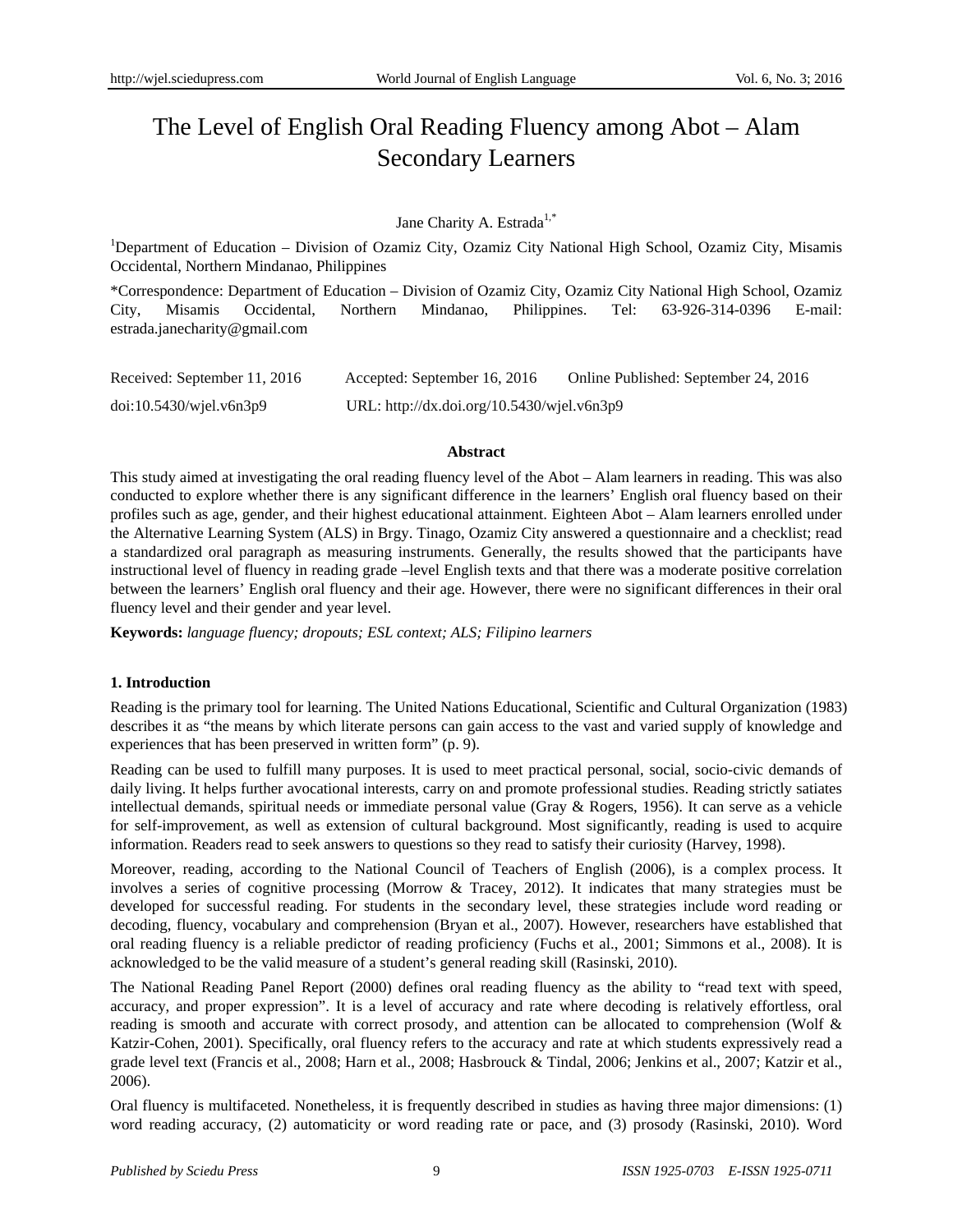reading accuracy requires readers to sound out the words in a text with negligible errors. This dimension refers to phonics skills and other strategies for decoding words. Automaticity, on the other hand, refers to instant processing of texts. The theory of automatic information processing in reading by La Berge and Samuel (1974) argued that the surface- level processing of words in reading involving visual perception, sounding, phrasing words together, etc. must ideally be done at an automatic level, one which requires least attention or cognitive capacity. In so doing, readers can reserve their finite cognitive resources for meaning making – comprehension.

Prosody, the third major dimension of oral fluency, is the appropriate use of phrasing and expression to convey meaning to the words implied through emphasis, and intonation. It is the capacity to make oral reading sound like spoken language (Stahl & Kuhn, 2002). It is the melodic element in reading (Rasinski et al., 2009) and the bridge to comprehension (Pikulski & Chard, 2005; Rasinski, 2010; Schreiber, 1991). When readers read easily and accurately but without expression in their voices, when they place equal emphasis on every word but have no sense of phrasing, and when they ignore most punctuation, then it is unlikely that they will fully understand the text (Rasinski, 2004).

Oral fluency is indeed very significant. When learners are frequently exposed to read-alouds, they learn context, pacing, inflection, pronunciation, the sheer beauty of language. They learn to visualize the story and begin to appreciate the power behind language used and expressed purposefully, cogently, and correctly. Fluency expands vocabulary development, context awareness, and recognition of audience, tone, purpose. (Punsalan, 2006)

Furthermore, the reader's oral fluency and over-all reading proficiency level can be independent, instructional, or frustration. The University of Utah Reading Clinic (2015) describes frustration level, the lowest level, as that which requires extensive assistance from an educator. It is when the passage is too difficult for a learner to read, and little or no learning will take place. The instructional level is one at which the text can be read by the learner, but with some teacher guidance and instruction to aid content comprehension. This is the level where readers have adequate background knowledge for a topic, and can access text quickly and with no or few errors. This is the most important level where learning rightly transpires. The independent level is one at which a learner can read the passage comfortably and easily and without any teacher assistance or guidance at all.

It is a shared view by several researchers and language teachers that oral fluency is the gateway to over-all proficiency in reading (Levasseur, et al., 2006). The level of verbal reading proficiency has a 30-year evidence base as one of the most common, reliable, and efficient indicator of student reading comprehension (Reschly, Busch, Betts, Deno, & Long, 2009; Wayman, Wallace, Wiley, Tichá, & Espin, 2007 as cited in Rasplica & Cummings, 2013). It is estimated that 75 to 90 percent of students who struggle in comprehension have reading fluency problems that significantly cause their comprehension difficulty (Duke, Pressley, & Hilden, 2004). Additionally, in the study done by Daane, Campbell, Grigg, Goodman, & Orange (2005), reading fluency proved to be significantly related to overall reading achievement for students beyond the primary grades, and a significant number of these students lack even basic reading fluency skills. In a recent study of fluency among high school students in an urban school district, it was found that fluency was strongly associated with students' performance on the high school graduation test and that over half of the students assessed could be considered disfluent (Rasinski, Padak, McKeon, Krug-Wilfong, Friedauer, & Heim, 2005). Fluency is therefore an issue not only for younger students but older students as well especially among students from less advantaged backgrounds (Rasinski, 2006).

Highlighting the study on oral reading fluency among learners is very essential. The knowledge on it will give reading teachers and parents the preliminary information if the students can efficiently read or not. It can guide teachers in their instruction. It will help instructional material designers create and teachers select tasks that cater fluency development. It will also serve as the basis for intervention or enrichment programs for reading teachers and administrators. Lastly, studying the level of oral fluency among Abot – Alam learners under the Alternative Learning System will and extend to the limited literature available.

#### *1.1 Objectives of the Study*

This study aimed at investigating the Abot – Alam secondary learners' oral fluency in English. Most specifically, the objectives of the study were to:

- a. identify the profile of the Abot Alam learners
	- 1. name the factors causing the learners' school leaving
- b. determine the level of English oral reading fluency among Abot Alam learners in terms of Expression and Volume, Phrasing, Smoothness, and Pace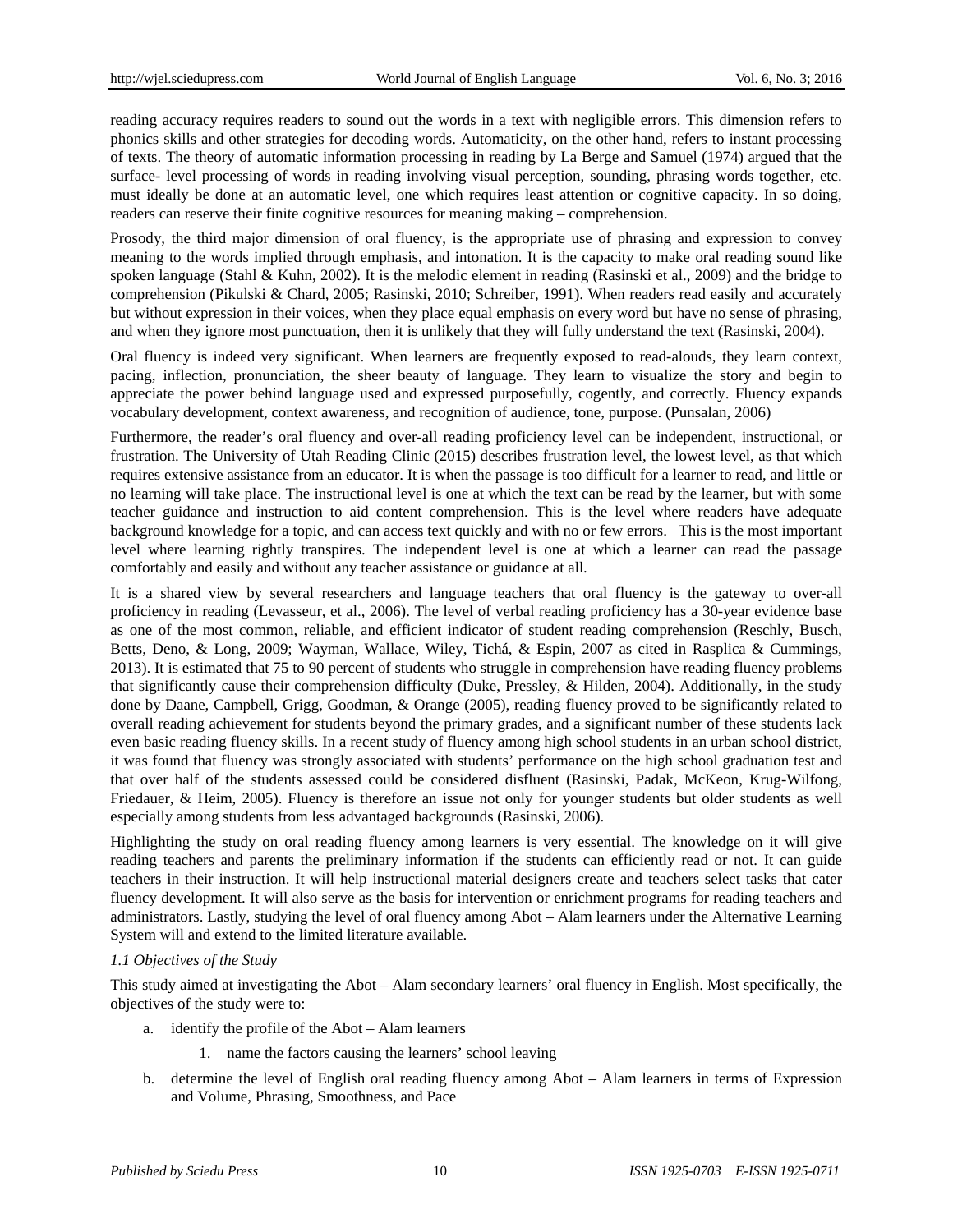c. explore the significant relationship of learners' demographic profile and their level of oral fluency in English

# **2. Methods**

## *2.1 Design*

The design of this study is descriptive - quantitative in nature. A standardized oral test, a questionnaire, checklist and a scale were employed as measuring tools. The participants were required to answer all the items in the questionnaire and checklist truthfully. They were also asked to read standardized reading passages orally.

## *2.2 Respondents*

The sample in this study involved the Abot – Alam Secondary learners currently enrolled under the Abot – Alam program of the Alternative Learning System of Brgy. Tinago, Ozamiz City. They are 15 to 30 year old out- ofschool youth and adults who have been dropped – out from the formal schools for some personal, financial, or academic issues. They have not yet earned a secondary credential. The total number of learners was eighteen with (6) males and (12) females. They composed the respondents of the study.

## *2.3 Research Setting*

The research was conducted at the ALS Training Center of Brgy. Tinago, Ozamiz City. It is situated at Ostia Ave., Tinago, Ozamiz City. At present, it is composed of one Abot – Alam teacher.

## *2.4 Instrument*

There were four (4) instruments utilized in the study: Profile Survey Questionnaire, Factors of School Drop-Out Checklist, Gray's Standardized Oral Reading Paragraphs, and a Multidimensional Fluency Scale.

The Profile Survey Questionnaire has four (4) items which were used to collect information regarding the learners' demographic background. It identified the respondents' age, gender, educational attainment, and their work. The second tool used was the Factors of School Drop-Out Checklist. It listed thirteen (13) school – related, five (5) family – related, one (1) peer – related, three (3) employment – related reasons of dropping out. Respondents were to check the causes of their drop – out and identify other related reasons not listed in the questionnaire.

The third instrument used was Gray's Oral Reading Paragraphs. The adapted instrument was a standardized reading tool prepared by Dr. William S. Gray (1963), a founding member and the first president of the International Reading Association. The instrument is a series of 12 paragraphs with an increasing level of difficulty. It is intended for  $3<sup>rd</sup>$ graders to 12<sup>th</sup> graders and was designed to measure oral reading abilities (i.e., Rate, Accuracy, Fluency, and Comprehension) of students. The Flesch Reading Ease Readability Formula was also used to determine the reading levels of the paragraphs. For the purpose of attaining the objectives under study, only five sets of passages were employed. These paragraphs were fitting to the year level the respondents have last attended.

Lastly, a multidimensional fluency scale was used to rate the learner's oral reading performance. It is a rubric developed by Zutell & Rasinski (1991) which evaluates reader fluency in the areas of expression and volume, phrasing, smoothness, and pace. A score of '4', '3', '2', and '1' were given to each dimension depending on the degree of fluency. The grant score was used to interpret the oral reading fluency level of the individual using the following continuum: 4.00 – 8.00 frustration level, 8.01 – 12.00 instructional level, and 12.01 – 16.00 independent level. For analyzing the dimensions of oral fluency, the following continuum was used: 1.  $00 - 2.00$  frustration level;  $2.01 -$ 3.00 instructional level; 3.01 – 4.00 independent level.

#### *2.5 Reliability and Validity*

To investigate the reliability of the standardized instrument, each paragraph was scored using the Flesch Reading Ease Readability Formula. The reading ease and the accuracy and appropriateness of the paragraphs in terms of the year level were as follows: a) Paragraph 1, Flesch-Kincaid reading ease is 73% and the grade level is Grade 6 b) Paragraph 2, Flesch-Kincaid reading ease is 80.8% and the grade level is Grade 7 c) Paragraph 3, Flesch-Kincaid reading ease is 68.8% and the grade level is Grade 8 d) Paragraph 4, Flesch-Kincaid reading ease is 52.9% and the grade level is Grade 9 and e) Paragraph 5, Flesch-Kincaid reading ease is 41.2% and the grade level is Grade 10.

To ensure the validity of the reading tool used, it was given to one Abot – Alam English teacher of Brgy. Aguada Ozamiz City. Her comments were taken into consideration and she advocated that the items of the questionnaire are valid and reliable to investigate the research objectives. She further noted that face validity is established. The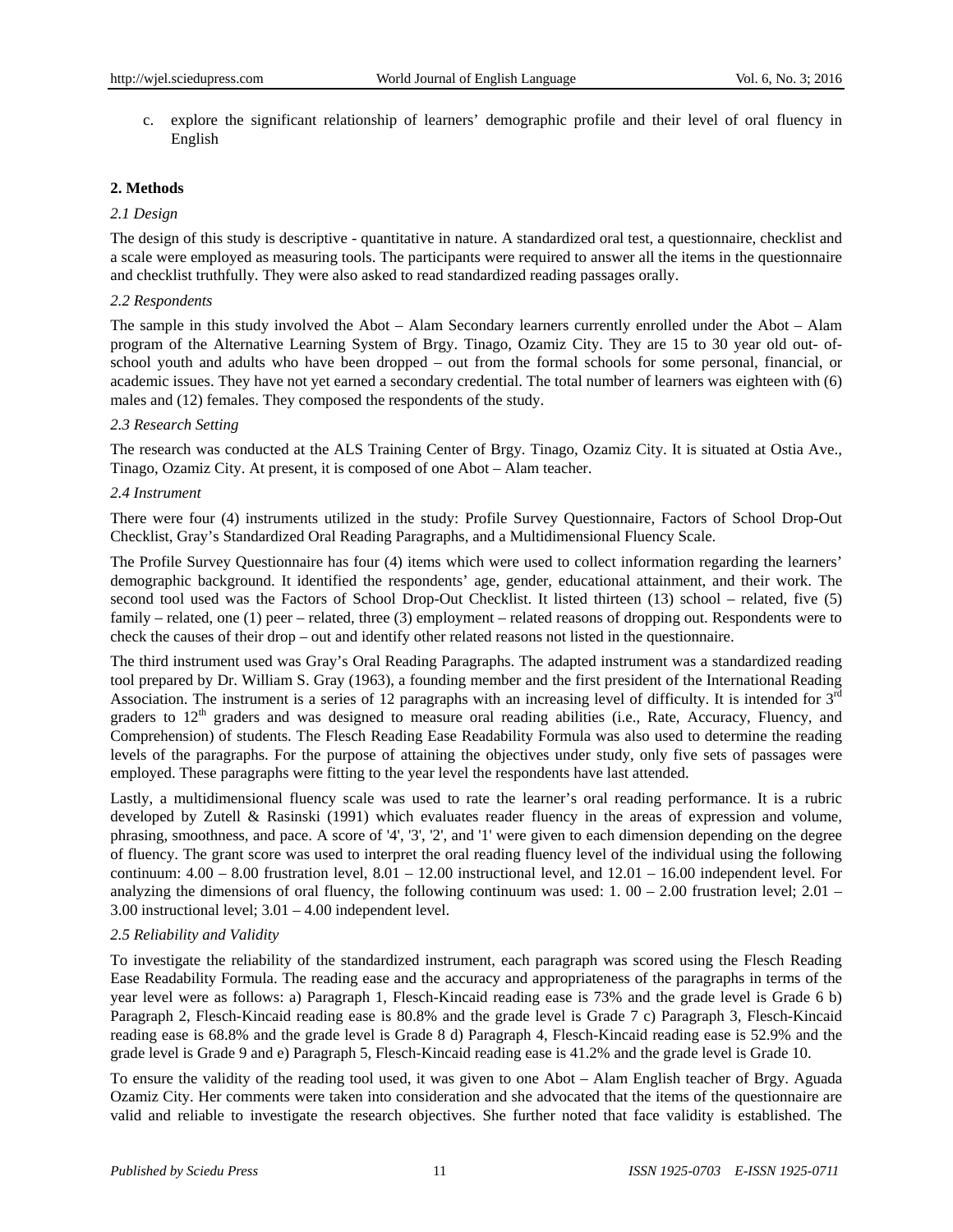composition of the passages reflected general interest, controlled syntactic structure, and age and grade appropriate vocabulary.

# *2.6 Data Collection*

The following were the steps undertaken in gathering the data:

- 1. Permission was asked from the Education Program Specialists in ALS in the Division of Ozamiz City for the test administration.
- 2. Respondents were asked to answer the Profile Survey Questionnaire and Factors of School Drop-Out Checklist
- 3. Respondents were then explained on the rubric to be used.
- 4. Respondents were instructed to stand, read a standardized oral reading paragraph one by one.
	- a. The researcher and the rater, who is also an Abot Alam English teacher used a multidimensional fluency rubric in evaluating the reading performance.
- 5. Scores were then recorded and analyzed.

## *2.7 Ethical Consideration*

Before administering the test, the respondents were briefed on the goals of the study. To ensure better and valid results, the respondents were informed that their answers would be treated with complete confidentiality. Moreover, ethical issues related to the culture and nature of the respondents and the policy of the environment were taken into consideration.

## *2.8 Data Analysis*

The collected data were processed using the MS Office Excel Program and were analyzed through Minitab Statistical Software version 16. Descriptive statistics were used to answer the research questions and were expressed in terms of Frequency, Percentage, Mean Values. In analyzing the relationship of the variables involved, Spearman Rho Correlation was utilized. The findings are indicated in the next section.

# **3. Results and Discussion**

# *3.1 Profile of the Abot – Alam Learners*

Eighteen (18) learners were involved in the study. They were once out  $-$  of  $-$  school youths and adults who are currently enrolled in the Abot – Alam Program of the Alternative Learning System. Six of them were males and twelve were females. Girls are indeed more likely to persistently continue studying than boys. The same statistical analysis from the Philippine Women Commission (2014), also showed that enrolment and completion rates for SY 2010-2011 was higher in girls than in boys.

Most of the respondents were in their early adulthood whose age range from 21years old and above (44.44%). There were six  $15 - 17$  years old learners (33.33%) and four  $18 - 20$  (22.22%) adolescents who composed the total population. As can be seen in table 1, half of the total number of respondents were able to reach  $3<sup>rd</sup>$  year in high school. Others were able to enter  $1<sup>st</sup>$  year high school (16.67%). There were also those who already reached  $2<sup>nd</sup>$  year and  $4<sup>th</sup>$  year but soon dropped out (11.11%). Two respondents also graduated in Grade – Six and stopped schooling  $(11.11\%)$ . These respondents are just few of the millions of Filipinos who have been out – of – school.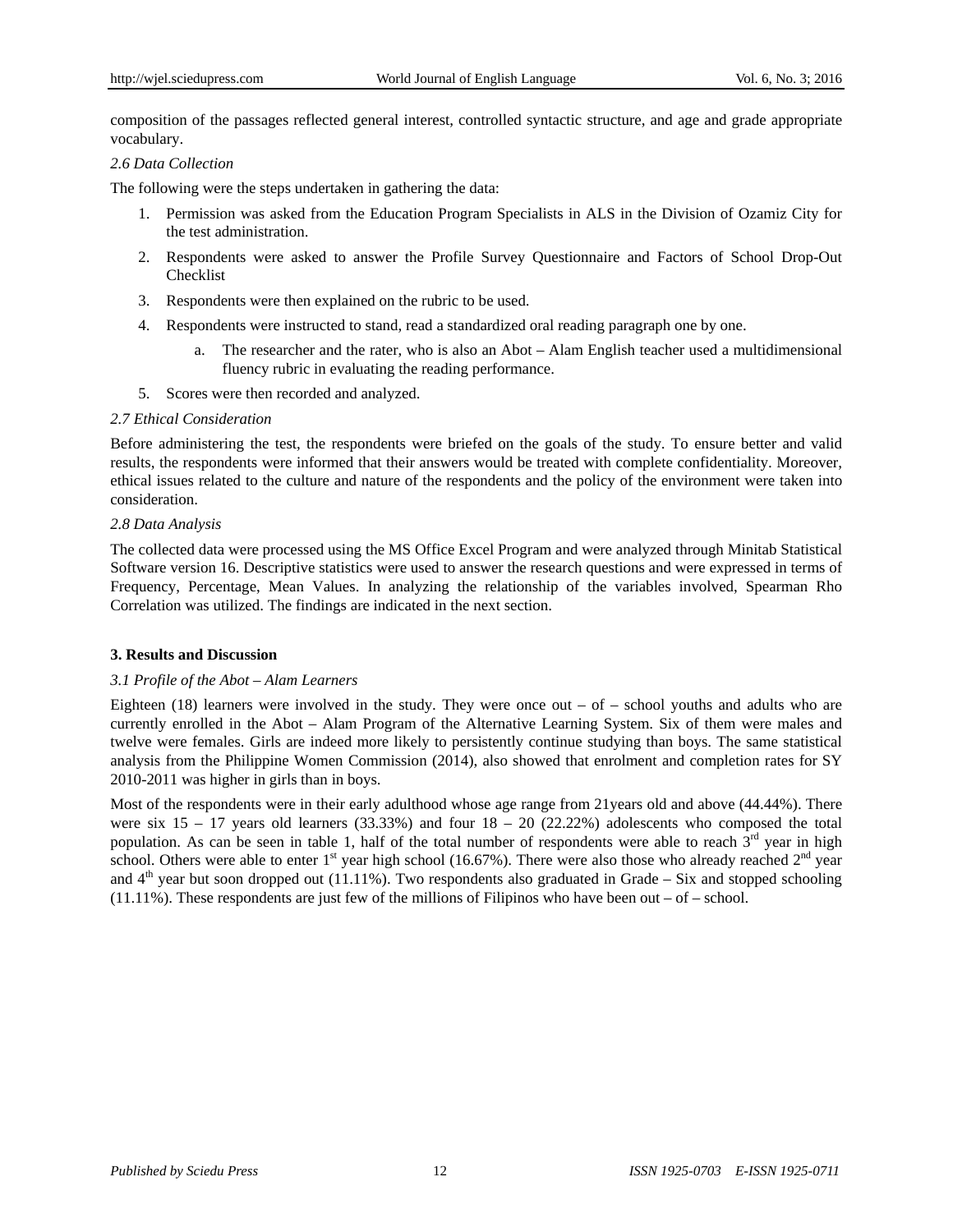| <b>Profile</b>             | <b>Frequency</b> | Percent |
|----------------------------|------------------|---------|
| $AGE$ :                    |                  |         |
| $15 - 17$ years old        | 6                | 33.33 % |
| $18 - 20$ years old        | 4                | 22.22 % |
| 21 years old & above       | 8                | 44.44 % |
| Missing System             |                  |         |
| Total                      | 18               | 100 %   |
| <b>GENDER:</b>             |                  |         |
| Male                       | 6                | 33.33%  |
| Female                     | 12               | 66.67%  |
| <b>Missing System</b>      |                  |         |
| Total                      | 18               | 100%    |
| <b>YEAR LEVEL:</b>         |                  |         |
| $1st$ Year                 | 3                | 16.67%  |
| $2nd$ Year                 | 2                | 11.11 % |
| 3 <sup>rd</sup> Year       | 9                | 50.00%  |
| $4th$ Year                 | 2                | 11.11 % |
| <b>Elementary Graduate</b> | $\overline{2}$   | 11.11 % |
| <b>Missing System</b>      |                  |         |
| Total                      | 18               | 100%    |

Unfortunately, the school dropout rate (12%) in Mindanao is the highest in the Philippines, compared with 6.5% nationally (Vignoles, 2008). As revealed by the students themselves, their dropping out of school can be traced to numerous reasons. Table 2 presents the frequency of the causes of dropping out by the respondents. Nine of them left school because of the need to support their families. They had to get a job to augment the family income, even sacrificing their education in the process. Others had to earn a living so they could have *baon* (allowance) to school and they could pay for their requirements and projects. This substantiates the earlier findings of Barton (2006) that poverty is the primary cause of school leaving. However, given the lack of education as the precarious situation that caused poverty, the OSY phenomenon continues to occur among the poor (Abao, Apao & Dayagbil, 2014).

Additionally, five of the respondents stopped studying because of frequent absenteeism. While others reported that they incurred several absences because they had to do household chores and even had to go fishing with their fathers, four explained that they just didn't find studying interesting. Accounts from FLEMSS Study of the National Statistics Office (2003) showed that lack of interest is the topmost cause of school leaving (71% among males; 23.9% among females). Also, four of the respondents dropped school because of being influenced by peers. They confirmed that their *barkada* (peers) persuaded them to play online computer games until they got addicted to it and soon forgot about the value of their education. This finding concurs with that of a study by Ballo-Alzate (2007). Peer pressure played a critical role in what adolescents did and did not do. It is characteristic of several high school dropouts from urban areas. Adolescent students could be easily swayed by their peers, some of them sacrificing their schooling in order to be accepted (Nava, 2009).

Two of the respondents dropped out because they planned to get married. One stopped schooling because she could not keep up with schoolwork and another could not get along with his teachers. Similarly, Boholano & Go Puco's (2013) study on 292 students in Cebu, Philippines showed that more than one-half of the children (168; 57.5%) indicated that they did not like their teacher, which could be interpreted as a practical reason to lose interest in studying.

School leaving has become a global concern. The rising number of young Filipinos uneducated, alongside the fulfilment of the EFA (Education For All) Goals 2015 has significantly prompted the government through the Department of Education to implement the Abot-Alam Program thru DepEd Order No. 17, s. 2014 to locate those who have not completed basic and higher education (aged 15-30) and enroll them in appropriate program interventions in education, entrepreneurship, and employment to improve the quality of their lives.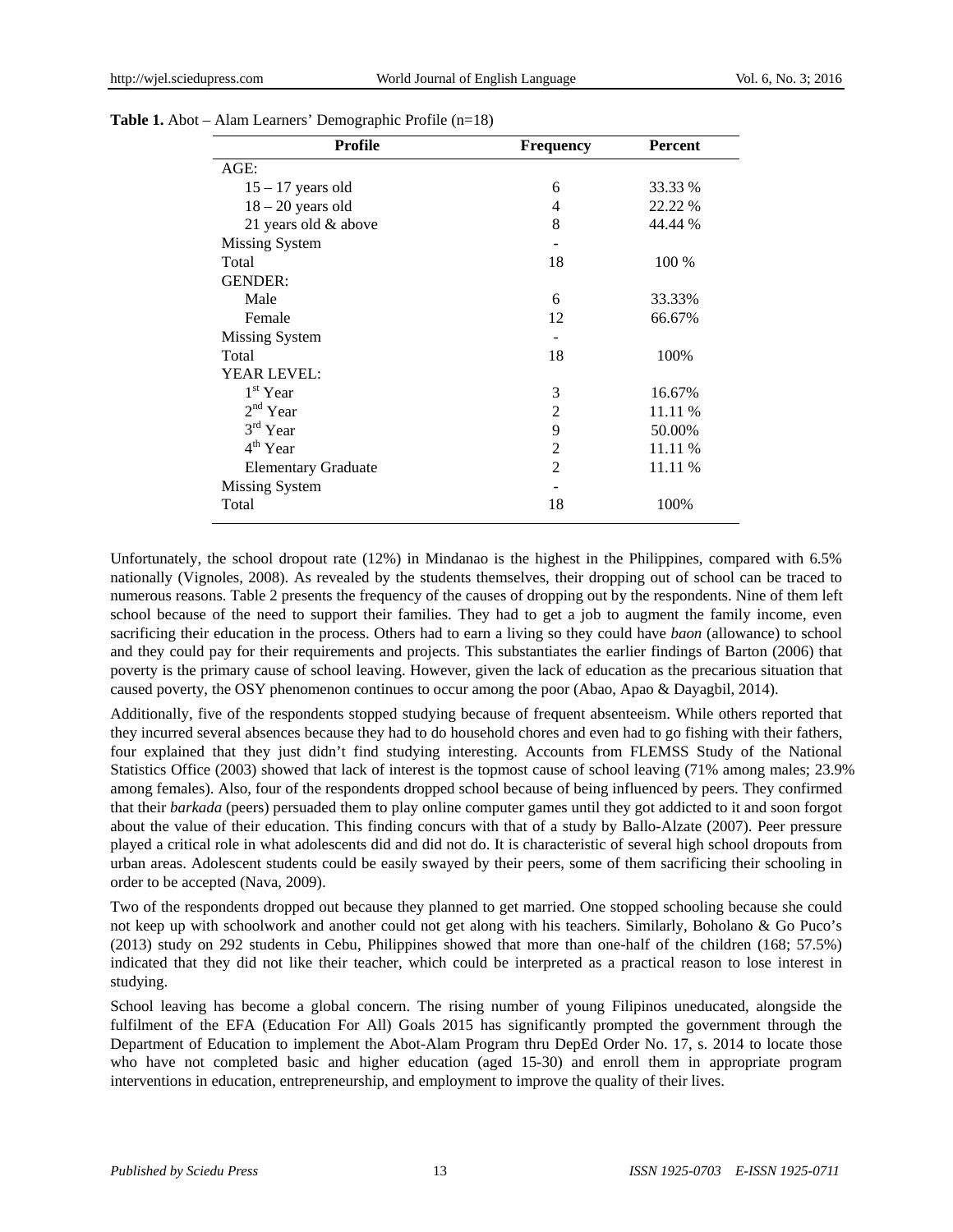## **Table 2.** Frequency of Factors of School Dropout among Abot – Alam Learners

| <b>Factors</b>                                        | <b>Frequency</b> |
|-------------------------------------------------------|------------------|
| <b>School-related reasons:</b>                        |                  |
| 1.<br>Had many absences                               | 5                |
| 2.<br>Was getting poor grades/failing school          | 1                |
| Did not like school<br>3.                             | 0                |
| Could not keep up with schoolwork<br>$\overline{4}$ . | 1                |
| 5.<br>Thought could not complete school requirements  | 0                |
| 6.<br>Could not get along with teachers               | 1                |
| 7.<br>Did not feel belong there                       | $\theta$         |
| 8.<br>Could not get along with others                 | 0                |
| Was suspended<br>9.                                   | 0                |
| 10. Changed schools and did not like new one          | 0                |
| 11. Lack of interest                                  | 4                |
| 12. Did not feel safe                                 | 0                |
| 13. Was expelled                                      | $\boldsymbol{0}$ |
| <b>Family-related reasons:</b>                        |                  |
| 14. Was Pregnant                                      | $\theta$         |
| 15. Had to support family                             | 9                |
| 16. Had to care for a member of the family            | 0                |
| 17. Became a father/mother of a baby                  | 0                |
| 18. Married or planned to get married                 | $\overline{2}$   |
| <b>Employment-related reasons:</b>                    |                  |
| 19. Got a job                                         | 7                |
| 20. Could not work at same time                       | $\overline{0}$   |
| <b>Peer-related reasons:</b>                          |                  |
| 21. Influenced by friends                             | 4                |
| <b>Others: 22.</b> Computer Addiction                 | 3                |

# *3.2 General Oral Fluency Level of Abot – Alam Learners in English*

The Abot –Alam Secondary learners' over-all level of oral fluency in English is instructional. The result of the descriptive analysis shows that the overall mean score among the participants is  $10.19$  (SD = 2.340) as seen in Table 3. This result reveals that the participants have instructional reading level in terms of accuracy, expression and volume, phrasing, smoothness, and pace as interpreted using the continuum below Table 3. This finding contrasts the result of the study by Rasinski, Padak, McKeon, Krug-Wilfong, Friedauer, & Heim (2005) wherein the high school students they assessed were considered disfluent.

It is a notable result that students who were previously school dropouts were still able to read instructionally. This mirrors the effectiveness done by their former reading teachers and the present one as well in shaping them to become able readers who need less scaffolding. The text for them may be challenging but manageable. They were able to read with 90 % precision even though there were a few times that they had to stop out of confusion on how to correctly read words. They managed to orally decode with a mixture of moderately fast and slow pacing, and with good prosody.

High school students are already expected to read fluently and accurately (Bryan et al., 2007). It is therefore fitting for the reading teacher to continue providing them with reading materials suitable for their needs and grade level and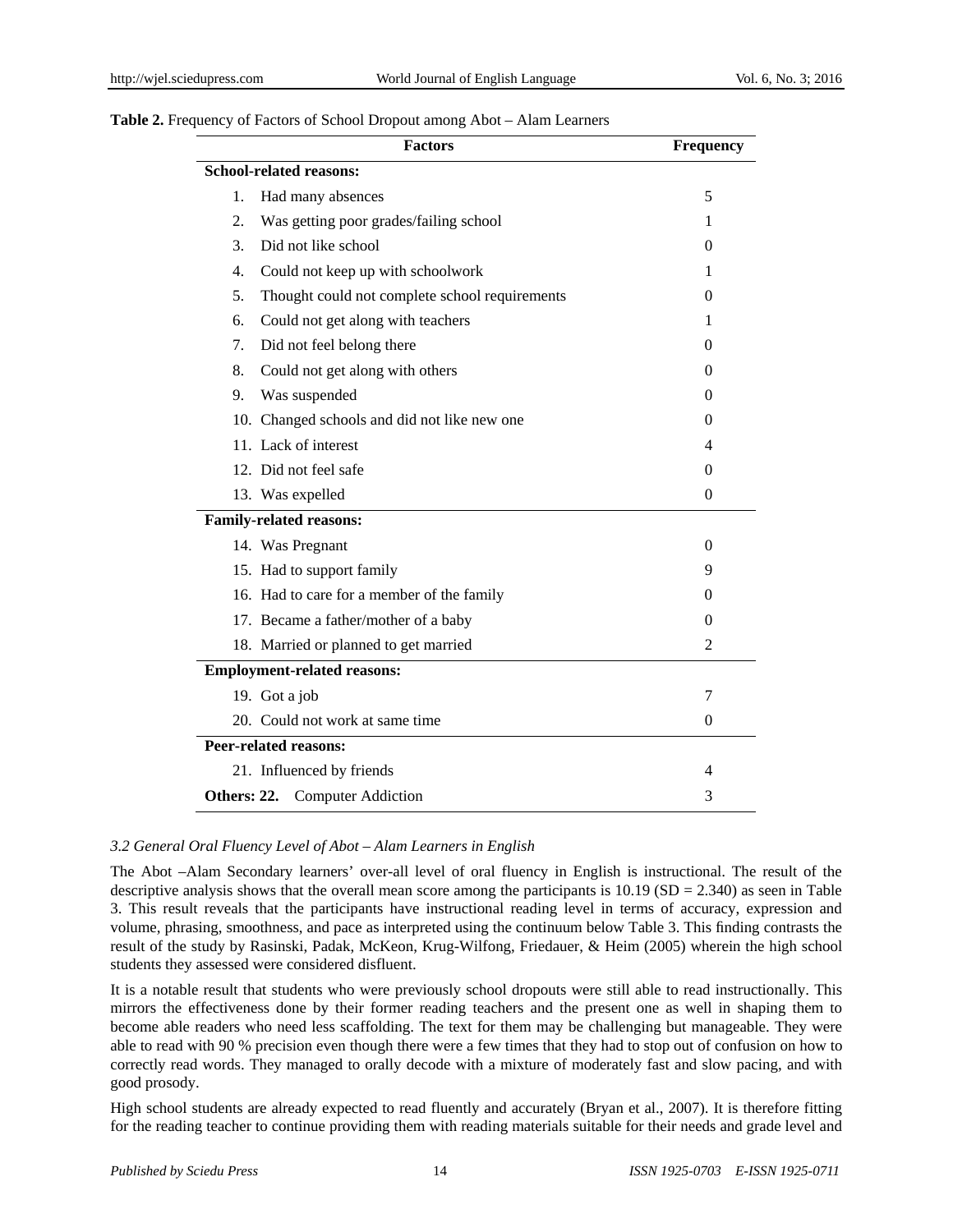then move to more complex reading texts and those that actually cater to their areas of interest. These can provide avenues for the learners to grow from being an instructional reader to becoming an independent one.

| Table 3. Abot - Alam Learners' General Oral Fluency Level |  |
|-----------------------------------------------------------|--|
|-----------------------------------------------------------|--|

|                      | Minimum | Maximum | Mean   | Std. Dev. | Interpretation             |
|----------------------|---------|---------|--------|-----------|----------------------------|
| Oral Reading Fluency | 6.000   | 16.000  | 10.194 | 2.340     | <b>Instructional Level</b> |

*Note:* 4.00 – 8.00 frustration level; 8.01 – 12.00 instructional level; 12.01 – 16.00 independent level

# *a. The Oral Fluency of Abot – Alam learners in terms of Accuracy, Expression and Volume, Phrasing, Smoothness, and Pace*

As shown in Table 4, the level of accuracy, expression and volume among readers is represented by mean score  $2.417$  (SD = 0.772). That is, the participants have instructional level of fluency in terms of accuracy, expression and volume. The results prove that the learners can read with only  $1 - 10$  % errors. They make text sound like natural language in some areas of the passage. Voice volume is appropriate and they occasionally slip into expressionless reading.

#### **Table 4.** Abot – Alam Learners' Oral Fluency in terms of Accuracy, Expression and Volume

|                                       |    | Minimum | Maximum | Mean  | Std. Deviation | Interpretation       |
|---------------------------------------|----|---------|---------|-------|----------------|----------------------|
| Accuracy,<br>Expression and<br>Volume | 18 | .500    | 4.000   | 2.417 | 0.772          | <b>Instructional</b> |

*Note: 1. 00 – 2.00 frustration level; 2.01 – 3.00 instructional level; 3.01 – 4.00 independent level* 

Besides, the results of the current study disclosed that the level of oral fluency in terms of Phrasing and Smoothness (as shown in Tables 5 and 6) is instructional (2.556 and 2.500 respectively). This means that learners can read with a mixture of run-ons, mid – sentences pauses for breath, some choppiness, reasonable stress and intonation. Some also experience occasional breaks because of difficulties with some specific unfamiliar words.

#### **Table 5.** Abot – Alam Learners' Oral Fluency Level in terms of Phrasing

|          | Minimum | Maximum | Mean  | <b>Std.</b> Deviation                                                                                        | Interpretation       |
|----------|---------|---------|-------|--------------------------------------------------------------------------------------------------------------|----------------------|
| Phrasing | .000    | 4.000   | 2.556 | 0.784                                                                                                        | <b>Instructional</b> |
|          |         |         |       | $Nots: 1, 00, 2, 00$ frustration $level: 2, 01, 3, 00$ instructional level: $3, 01, 4, 00$ independent level |                      |

*Note: 1. 00 – 2.00 frustration level; 2.01 – 3.00 instructional level; 3.01 – 4.00 independent level* 

#### **Table 6.** Abot – Alam Learners' Oral Fluency in terms of Smoothness

|            | Minimum | Maximum                                  | Mean  | Std. Deviation |       | Interpretation       |
|------------|---------|------------------------------------------|-------|----------------|-------|----------------------|
| Smoothness | .500    | 4.000                                    | 2.500 |                | 0.569 | <b>Instructional</b> |
|            |         | N 100 000 ° ' 1001 000' ' 11 1001 100' 1 |       |                |       |                      |

*Note: 1. 00 – 2.00 frustration level; 2.01 – 3.00 instructional level; 3.01 – 4.00 independent level* 

Lastly, their level of fluency in terms of pacing and automaticity is also instructional (2.722). Some of them read in a moderately slow pace but majority reads with a mixture of fast and slow pace. Pacing has the highest mean score among the dimensions under study. This suggests that most of the learners can instantly read a passage.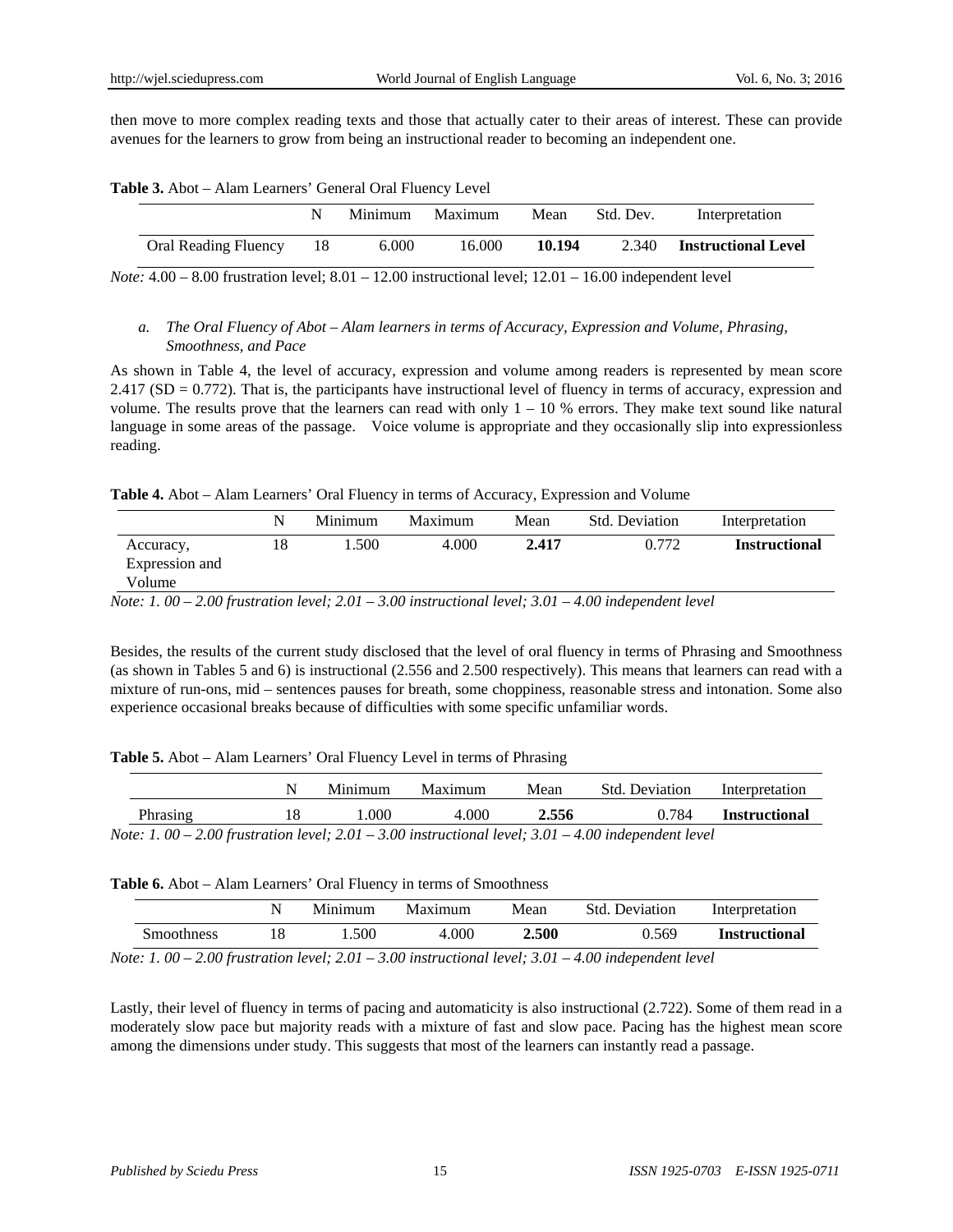|  | Table 7. Abot - Alam Learners' Oral Fluency in terms of Pacing |
|--|----------------------------------------------------------------|
|  |                                                                |

|      | Minimum | Maximum | Mean  | <b>Std.</b> Deviation                                                                                | Interpretation       |
|------|---------|---------|-------|------------------------------------------------------------------------------------------------------|----------------------|
| Pace | 1.500.  | 4.000   | 2.722 | 0.624                                                                                                | <b>Instructional</b> |
|      |         |         |       | Note: 1, 00 – 2,00 frustration level; 2,01 – 3,00 instructional level; 3,01 – 4,00 independent level |                      |

#### *3.3 Oral Fluency Level and Participants' Demographic Profile*

The following sections discuss whether there are any statistically significant differences in the respondents' oral fluency level in terms of their demographic profile.

#### *a. Oral Fluency Level and Participants' Gender*

The results in Table 8 below show that the mean score of language attitude among female students is  $10.375$  (SD = 2.586) while it is 9.833 (SD = 1.195) respectively among male students. These descriptive results prove that the level of oral fluency of female Abot – Alam learners are slightly higher than that of the male ones. It has long been considered and accepted that female performance on verbal tasks is superior to that of males (Gleitman, 1991; Halpern, 1986; Hyde & Linn, 1988 as cited in Hayes, Waller, 1994). When given more equal encouragement and access to education, on average, girls become even better in reading than boys (Nixon, 2012). It is therefore necessary for reading teachers to provide more reading opportunities to everyone most especially for boys. Reading passages relevant to their hobbies such as sports, online gaming and the likes must be utilized to motivate them to read more. Anime and comic strips may also be used by the teacher to engage the learners in oral reading. Performative reading such as readers' theater, script – reading, role playing can also be a motivating tool for students to develop fluency (DiPillo & Rees, 2006). Integrating what the students like and what the students have to read is a must.

#### **Table 8.** Oral Fluency Level by Gender

| Gender | N | Mean   | Std.      | Interpretation       | Spearman      | P value |
|--------|---|--------|-----------|----------------------|---------------|---------|
|        |   |        | Deviation |                      | Rho (r-value) |         |
| Male   |   | 9.833  | 1.195     | <b>Instructional</b> | 0.103         | 0.684   |
| female |   | 10.375 | 2.586     | <b>Instructional</b> |               |         |

*Note:*  $0.1 < |r| < .3$  no correlation;  $0.3 < |r| < .5$  medium/moderate correlation;  $|r| > .5$  large/strong correlation \* pvalue  $< 0.005$ 

Moreover, the output of the Minitab program shows that no significant relationship exists between male and females and their level of fluency ( $p > 0.005$ ;  $r > 0.1$  and  $< 0.3$ ).

#### *b. Oral Fluency Level and Participants' Age*

Table 9 below shows that the oral fluency mean scores among learners who are  $15 - 17$ ,  $18 - 20$ , and 21 years old above are 9.667 (SD = 1.663), 8.38 (SD = 2.02), 11.500 (SD = 2.345) respectively.

Spearman Rho Correlation was run to assess the relationship between the level of fluency and age of 18 Abot - Alam learners. There was a moderate positive correlation between level of fluency and age, *r* (18) = 0.498. However, no strong significant relationship exists between them *p (0.036)* > .0005.

For the purpose of describing and interpreting the results in table 9, learners who are 21 years old and above have the highest level of oral fluency with the mean of 11.500 (2.345). This result opposes the notion that "older students may still be struggling with some of the more basic reading elements of decoding and fluency" (Bryan et al, 2007) and that "most adults have low level of literacy in reading" (Mellard, Anthony, & Woods, 2011). It is assumed that the older one gets, the more proficient he becomes in reading. However, a notable information can be taken from the results shown in table 9. The mean oral fluency of  $18 - 20$  years old is lower than that of the  $15 - 17$  years old learners (8.38, 9.667 respectively). This may suggest that 15 – 17 years old learners may be exposed to more oral reading activities than those who are  $18 - 20$  years old. As such, the former's level of fluency is higher than that of the latter and is only points away from the frustration level range (8.38).

From among the three age groups, learners who are  $18 - 20$  years old require much attention. They must be given an intervention that can provide maximum benefits to them. It must have "right amounts of practice, error correction,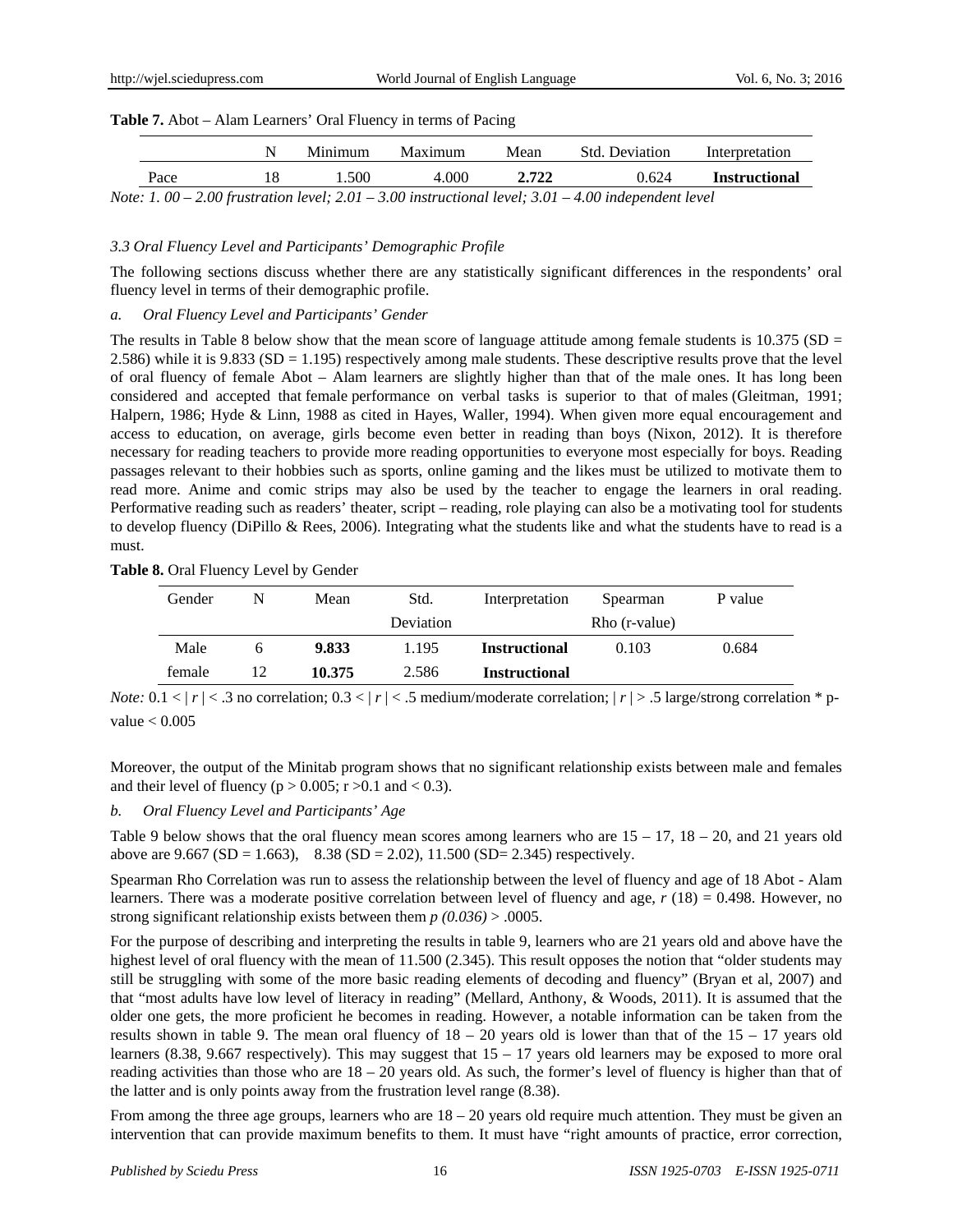antecedent prompting strategies, and reinforcement" (Daly, Martens, Barnett, Witt, & Olson, 2007). Learners must be asked to practice reading regularly as fluency is fostered through repetitive practice. A number of studies have demonstrated that repeated readings of passages can lead to both improvements in reading of the passage and improvements in fluency and comprehension of passages never before seen (Rasinski, 2006).

Peer – reading and tutoring can also be employed. Research supports that students' reading skills improve well when working with their peers in structured reading activities (Greenwood, Delquadri, & Hall, 1989; Rosenshine & Meister, 1994; and Stevens, Madden, Slavin, & Famish, 1987 as cited in Adams & Brown, 2007).

Regardless of their age, all students must be exposed to regular practice and oral reading opportunities. Learners who are 18 – 20 years old must be given with reading material that offers general-knowledge information as they will benefit more fluency from this practice (Adams & Brown, 2007). Those who are  $15 - 17$  years old can be given a specific time in class where they could read a grade – level text and or a reading material that interests them the most. Learners who are 21 years old may also be given the autonomy to read materials in the area of their interests and more importantly, be given the time to read independently.

#### **Table 9.** Oral Fluency Level by Age

| Age range | N | Mean   | <b>Std. Deviation</b> | Interpretation       | Spearman Rho | P- value |
|-----------|---|--------|-----------------------|----------------------|--------------|----------|
| $15 - 17$ |   | 9.667  | 1.663                 | <b>Instructional</b> | 0.498        | 0.036    |
| $18-20$   |   | 8.38   | 2.02                  | <b>Instructional</b> |              |          |
| 21 above  |   | 11.500 | 2.345                 | instructional        |              |          |

*Note:*  $0.1 < |r| < .3$  small correlation;  $0.3 < |r| < .5$  medium/moderate correlation;  $|r| > .5$  large/strong correlation  $*$ p- value < 0.005

#### *c. Oral Fluency Level and Participants' Year Level*

Table 10 below shows that the fluency mean scores among learners who reached first year, second year, third year, fourth year and those who graduated from  $6<sup>th</sup>$  Grade are as follows: 9.33 (SD = 2.75), 8.50 (SD = 1.41), 10.69 (SD = 3.03) and 10.500 (SD= 0.707) and 11.00 (SD = 0.000). It can be observed that the elementary graduates have the highest mean score in their fluency, followed by those who reached  $3<sup>rd</sup>$  year high school,  $4<sup>th</sup>$  year high school,  $1<sup>st</sup>$  year high school, and  $2<sup>nd</sup>$  year high school. However, this does not necessarily mean that elementary graduates are more fluent than those in the higher years since they were given different reading passages. It just implies that the learners are fluent in reading their grade – level text which is in Grade 6.

These results call for the reading teachers to work more on improving the fluency levels of those who are near the frustration level range –  $2<sup>nd</sup>$  year. Their mean score which is 8.500 reflects a greater need for intervention. Assistance should be taken and it can be best done when students read and simultaneously hear someone read the same text with them. It can even involve listening to a prerecorded version of the passage while reading. When the reader visually examines the words and phrases while simultaneously hearing the words and phrases read to him or her, the sight and sound of the printed text is more likely to get into the reader's head, and thus more easily and fluently retrieved when encountered at a later time (Rasinski, 2006).

Spearman Rho Correlation was used in analyzing the differences in the participants' level of oral fluency regarding their year level. The Minitab output demonstrates that there is no significant difference in the over- all level of oral fluency to their year level as the p-value is greater than  $0.005$  (p=  $0.229 > 0.005$ , r=0. 298).

Indeed, the results of this study disproves the belief that the "number of years in English instruction influences standardized reading test results (Cota, 1997). It does not also follow the view which highlights the role of educational attainment being conclusive of the level of proficiency in English that one gets (Roleff, 2009).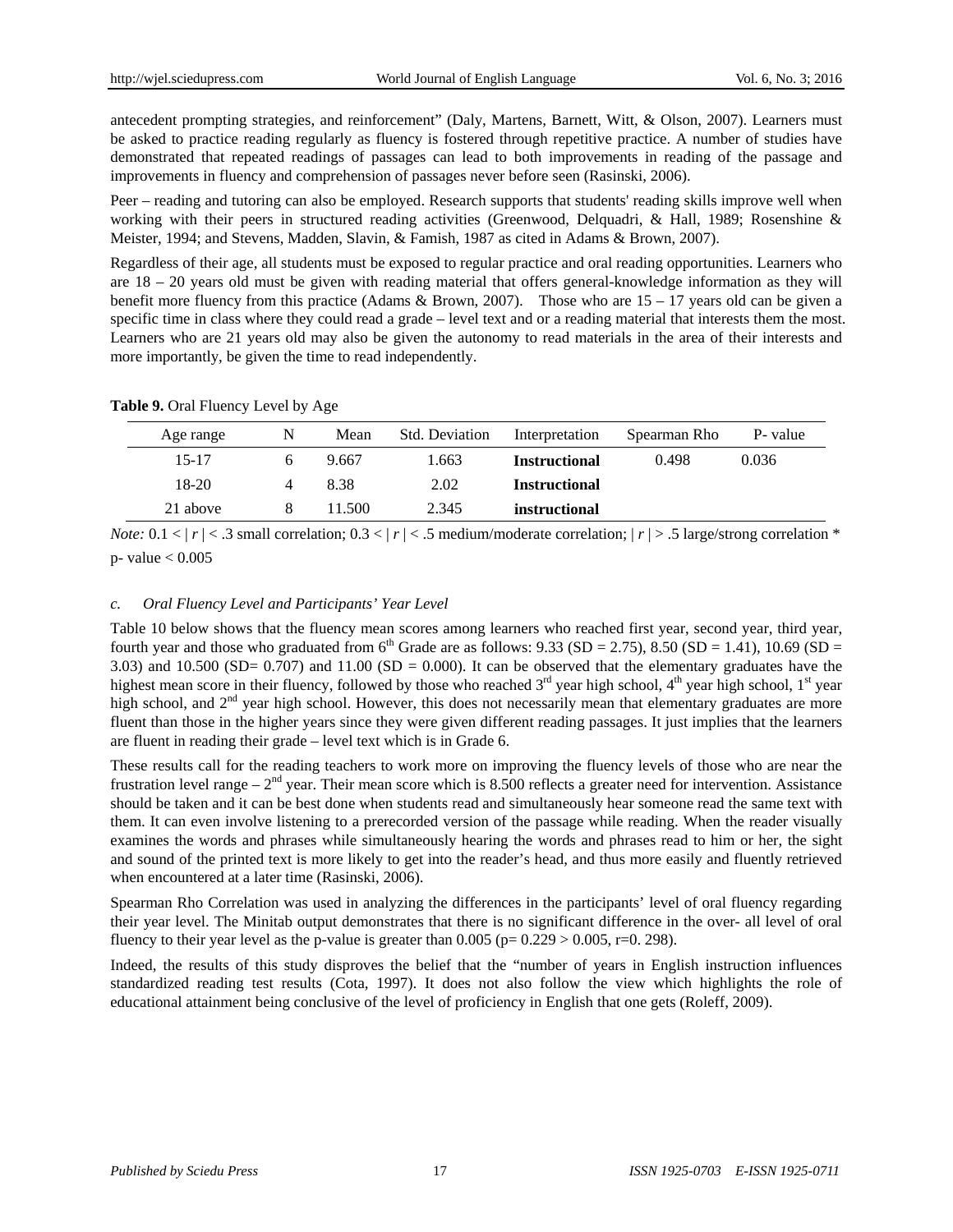| Age range      | N | Mean   | Std. Deviation | Interpretation       | Spearman Rho | P- value |
|----------------|---|--------|----------------|----------------------|--------------|----------|
| $1st$ Year     | 3 | 9.33   | 2.75           | <b>Instructional</b> | 0.298        | 0.229    |
| $2nd$ Year     | 2 | 8.50   | 1.41           | <b>Instructional</b> |              |          |
| $3rd$ Year     | 9 | 10.69  | 3.03           | <b>Instructional</b> |              |          |
| $4th$ Year     | 2 | 10.500 | 0.707          | <b>Instructional</b> |              |          |
| Elem. Graduate |   | 11.00  | 0.000          | <b>Instructional</b> |              |          |

Table 10. Oral Fluency Level by Year Level

*Note:*  $0.1 < |r| < .3$  small correlation;  $0.3 < |r| < .5$  medium/moderate correlation;  $|r| > .5$  large/strong correlation \* p- value  $< 0.005$ 

#### **4. Conclusion and Recommendations**

The respondents' instructional level of English oral fluency may lead us to the conclusion that albeit their experience of school leaving, the learners are still capable of reading their grade – level text with 90% or more accuracy, mixture of moderately fast and slow pacing, and with expressive interpretation in most of the paragraph.

 Since oral fluency is crucial to the learners' success as readers, thinkers, leaders and employees in the near future, it is a huge responsibility for curriculum designers, administrators and reading teachers to not cease from giving them an environment that promotes the value of oral reading. At a micro level, the teachers must first inculcate the importance of listening to fluent oral reading. Teachers must model fluency by orally reading a text so learners can develop an internal sense of fluency. Other fluent readers can also be encouraged to read aloud. Secondly, proper assistance must be given to students who read in a non-fluent way. Other than the teacher, assistance can be through peer reading or peer tutoring, or even parent – student reading. Teachers must also utilize reading strategies and methods that best enhance reading instruction. Moreover, ALS facilitators and Abot – Alam implementers must also build reading corners in their respective Community Learning Centers (CLCs) just like what is done in the formal schools. If not feasible, the teachers could build mobile libraries or mobile reading hubs to be used when conducting different classes in different barangays. These will help develop and improve the learners' motivation to read and will eventually impact their reading proficiency. These reading hubs must be filled with relevant, interesting and engaging reading materials and supplementary resources. Curriculum designers and reading specialists must also continue creating reading programs and interventions especially schemed for the diverse learners under the Alternative Learning System.

#### **Acknowledgments**

My sincerest thanks go to one of my graduate studies professors at Misamis University, Ozamiz City – Ms. Haidee Villanueva and my undergraduate Statistics professor at Holy Angel University, Angeles City – Mr. Jefferson Mangulabnan, for the patience and intellectual help provided in this study. To our Schools Division Superintendent, Dr. Rebonfamil R. Baguio, for the inspiration to reach for your potentials, to my loving parents, siblings (July and Jacob), my grandmother whose moral and spiritual support has been so encouraging, to my learners for giving me the strength each day, to God – the source of my everything, to you I will be perpetually grateful.

#### **References**

- Abao, E., Apao, L., & Dayagbil, F. (2014). Alternative learning system accreditation and equivalency (ALS A&E) program: Quality of life beyond poverty. *International Journal of Interdisciplinary Research and Innovations, 2*(4), 20-26.
- Adams, G., & Brown, M. (2007). *The six-minute solution: A reading fluency program (secondary level)*. Longmont, Colorado: Sopris West Educational Services.
- Ballo-Alzate, M. (2007). *Tinguian high school dropouts: Evolving intervention strategies*. Unpublished master's thesis, University of the Philippines.

Barton, P.E. (2006). The dropout problems: Losing ground. *Educational Leadership*, *63*(5), 14-18.

Boholano, H., & Go Puco, M.L. (2013). Reaching the Unreached: A Challenge for Filipino Educators. *International*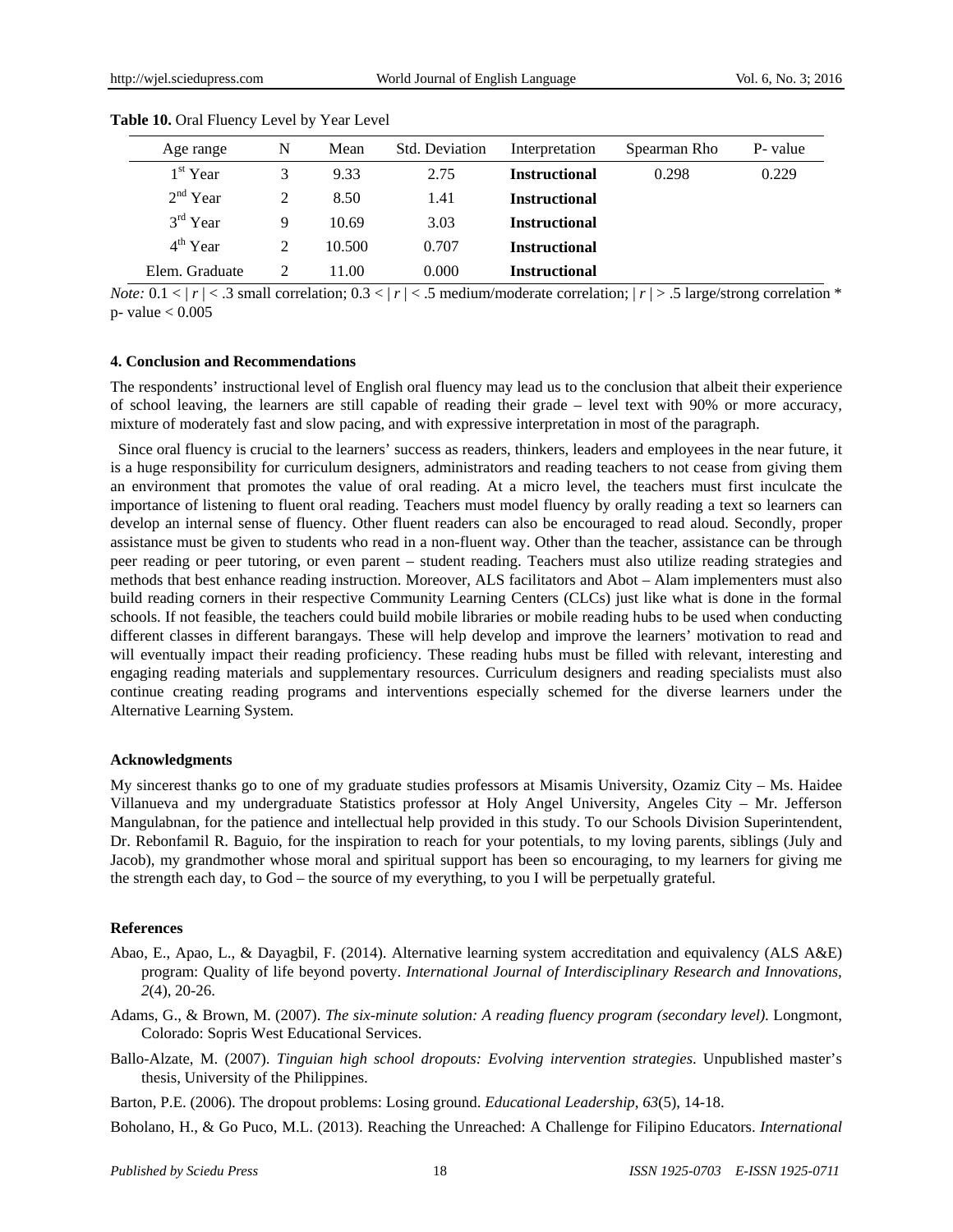*Forum*, *16*(2), 51-66.

- Bryan, D., Denton, C., Reed, D., Vaughn, S., & Wexler, J., (2007). *Effective instruction for middle school students with reading difficulties. The Reading Teacher's Sourcebook.* University of Texas: Texas Education Agency.
- Cota, I. (1997). The role of previous educational learning experiences on current academic performance and second language proficiency of intermediate school limited English proficient students. *Bilingual Research Journal*, 147 – 162. http://dx.doi.org/10.1080/15235882.1997.10668658
- Daane, M. C., Campbell, J. R., Grigg, W. S., Goodman, M. J., & Oranje, A. (2005). *Fourth-grade students reading aloud: NAEP 2002 special study of oral reading.* Washington, DC: U.S. Department of Education, Institute of Education Sciences.
- Daly, E. J., Martens, B. K., Barnett, D., Witt, J. C., & Olson, S. C. (2007). Varying intervention delivery in response-to-intervention: Confronting and resolving challenges with measurement, instruction, and intensity. *School Psychology Review*, *36*, 562–581.
- DiPillo, M. L., & Rees, R. (2006). Reader's theater: A strategy to make social studies click. *Adolescent Literacy In Perspective*, 8 – 10.
- Duke, N., Pressley, M., & Hilden, K. (2004). Difficulties with reading comprehension. In C. A. Stone, E. R. Silliman, B. J. Ehren, & K. Apel (Eds.), *Handbook of language and literacy: Development and disorders*. New York: Guilford, 501–520
- Francis, D. J., Fletcher, J. M., Stuebing, K. K., Lyon, G. R., Shaywitz, B. A., & Shaywitz, S. E. (2005). Psychometric approaches to the identification of LD: IQ and achievement scores are not sufficient. *Journal of Learning Disabilities*, *38*(2), 98-108. http://dx.doi.org/10.1177/00222194050380020101
- Fuchs, L., Fuchs, D., Hosp, M., & Jenkins, J. (2001). Oral reading fluency as an indicator of reading competence: A theoretical, empirical, and historical analysis. *Scientific Studies of Reading*, *5*(3), 239-256. http://dx.doi.org/10.1207/S1532799XSSR0503\_3
- Gray, W. S., & Rogers, B. (1956). *Maturity in reading: Its nature and appraisal.* Chicago, USA: University of Chicago Press.
- Harn, B. A., Stoolmiller, M., & Chard, D. J. (2008). Measuring the dimensions of alphabetic principle on the reading development of first graders. *Journal of Learning Disabilities*, *41*(2), 143-157. http://dx.doi.org/10.1177/0022219407313585
- Harvey, S. (1998). *Nonfiction matters: Reading, writing, and research in grades 3-8*. Portland, ME: Stenhouse Publishers.
- Hasbrouck, J., & Tindal, G. A. (2006). Oral reading fluency norms: A valuable assessment tool for reading teachers. *Reading Teacher*, *59*(7), 636-644. http://dx.doi.org/10.1598/RT.59.7.3
- Hayes, Z., & Waller, G. (1994). Gender differences in adult readers: a process perspective. *Canadian Journal of Behavioural Science, 26*(3), 421–437. http://dx.doi.org/10.1037/0008-400X.26.3.421
- Jenkins, J. R., Hudson, R. F., & Johnson, E. S. (2007). Screening for at-risk readers in response to intervention framework. *School Psychology Review*, *36*(4), 582-600.
- Katzir, T., Kim, Y., Wolf, M., O'Brien, B., Kennedy, B., & Lovett, M., et al. (2006). Reading fluency: The whole is more than the parts. *Annals of Dyslexia*, *56*(1), 51-82. http://dx.doi.org/10.1007/s11881-006-0003-5
- LaBerge, D., & Samuels, S. A. (1974). Toward a theory of automatic information processing in reading. *Cognitive Psychology, 6*, 293–323. http://dx.doi.org/10.1016/0010-0285(74)90015-2
- Levasseur, V. M., Macaruso, P., Palumbo, L., & Shankwiler, D. (2006). Syntactically cued text facilitates oral reading fluency in developing readers. *Applied Psycholinguistics, 27*, 423–445. http://dx.doi.org/10.1017/S0142716406060346
- Mellard, D., Anthony, J., & Woods, K. (2011). Understanding oral reading fluency among adults with low literacy: dominance analysis of contributing component skills. *Springer Science + Business Media.*
- Morrow, L., & Tracey, D. (2012). *Lenses on Reading, Second Edition: An Introduction to Theories and Models* (2<sup>nd</sup> ed.). New York :Guilford Press
- National Council of Teachers of English. (2006). NCTE Principles of Adolescent Literacy Reform. Retrieved on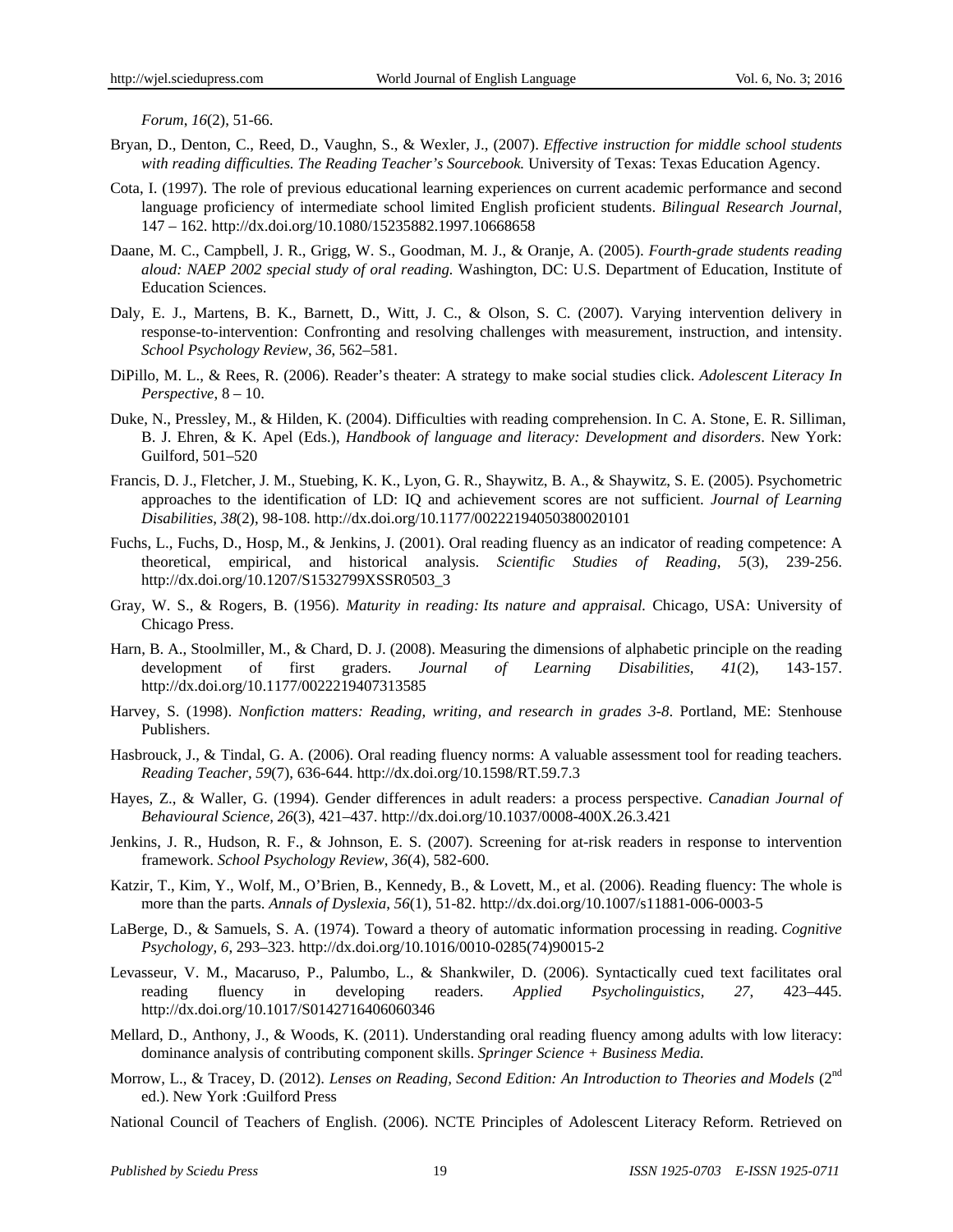September 21, 2015 from http://www.ncte.org/library/NCTEFiles/Resources/PolicyResearch/AdolLitPrinc ples.pdf

- National Reading Panel. (2000). *Teaching children to read: An evidence-based assessment of the scientific research on reading and its implications for reading instruction*. Washington, DC: National Institute of Child Health and Human Development 3–5.
- Nava, F. J. (2009). Factors in School Leaving: Variations across Gender Groups, School Levels and Locations. *Education Quarterly, 67*(1), 62-78.
- Nixon, R. (2012). *Matters of the brain: Why men and women are so different.* Retrieved November 10, 2015 from http://www.livescience.com/20011-brain-cognition-gender-differences.html
- Philippine Commission on Women. (2009). *Statistics on Education of Filipinos.*Retrieved on November 14, 2015 from http://www.pcw.gov.ph/statistics/201405/statistics-filipino-women-and-menseducation
- Philippine Education For All 2015: *Implementation and Challenges.* EFA, the development and promotion of formal, nonformal education and indigenous learning system.
- Pikulski, J., & Chard, D. (2005). Fluency: Bridge between decoding and reading comprehension. *Reading Teacher*, *58*, 510-519. http://dx.doi.org/10.1598/RT.58.6.2
- Punsalan, M. W. (2006). Fluency in the high school classroom: One teacher's method. *Adolescent Literacy In Perspective*, 5–7.
- Rasinski, T. (2004). Creating Fluent Readers. *What Research Says About Reading, 61*(6), 46-51.
- Rasinski, T. (2006). Reading fluency for adolescents: Should we care? *Adolescent Literacy in Perspective*, 3 5.
- Rasinski, T., Padak, N., McKeon, C., Krug,-Wilfong, L., Friedauer, J., & Heim, P. (2005). Is Reading Fluency a Key for Successful High School Reading*? Journal of Adolescent and Adult Literacy, 49*, 22-27. http://dx.doi.org/10.1598/JAAL.49.1.3
- Rasinski, T., Rikli, A., & Johnston, S. (2009). More than automaticity? More than a concern for the primary grades? *Literacy Research and Instruction, 48*(4), 350. http://dx.doi.org/10.1080/19388070802468715
- Rasplica, C., & Cummings, K. (2013). Oral Reading Fluency. Retrieved on September 2, 2015 from http://www.councilforlearningdisabilities.org/wpcontent/uploads/2014/01/OralReadingFluency.pd
- Roleff, T. L. (2009). *English language learners*. Farmington Hills, MI: Gale & Greenhaven.
- Schreiber, P. A. (1991). Understanding prosody's role in reading acquisition. *Theory Into Practice, 30*, 158–164. http://dx.doi.org/10.1080/00405849109543496
- Simmons, D. C., Coyne, M. D., Kwok, O., McDonagh, S., Harn, B. A., & Kame'enui, E.J. (2008). Indexing response to intervention: A longitudinal study of reading risk from kindergarten through grade 3. *Journal of Learning Disabilities*, *41*(2), 158-173. http://dx.doi.org/10.1177/0022219407313587
- Stahl, S. A., & Kuhn, M. R. (2002). Making it sound like language: Developing fluency. *The Reading Teacher*, *55*, 582-584.
- United Nations Educational, Scientific and Cultural Organization. (1983). *Planning and organizing reading campaigns: A guide for developing countries.* France: Workshop of UNESCO, 9.
- University of Utah Reading Clinic. (2015). Reading Levels. Retrieved on November 5, 2015 from http://www.uurc.utah.edu/General/ReadLevels.php
- Vignoles, L. (2008). *EEA Case Study 2: The Philippines Building community-based alliances to foster local ownership and sustainability.* Maryland, USA: USAID.
- Wolf, M., & Katzir-Cohen, T. (2001). Reading fluency and its intervention. *Scientific Studies of Reading*, *5*(3), 211-239. http://dx.doi.org/10.1207/S1532799XSSR0503\_2
- Zutell, J., & Rasinski, T. V. (1991). Training teachers to attend to their students' oral reading fluency. *Theory Into Practice, 30*, 211–217. http://dx.doi.org/10.1080/00405849109543502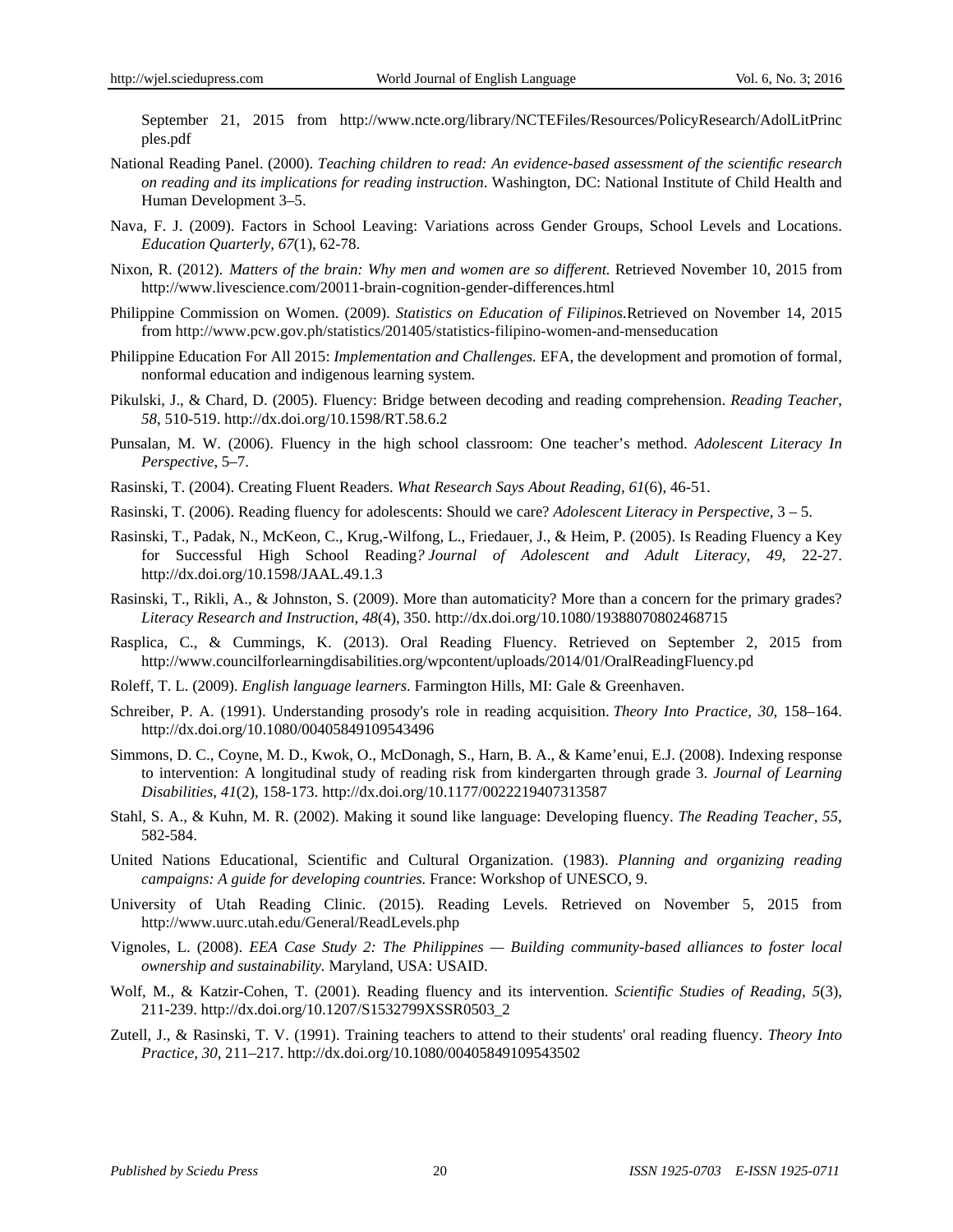# **APPENDIX**

# **I. Profile Survey Questionnaire**

**Direction:** Check items as applicable.

| A. Age                       | <b>B.</b> Gender             | C. Year Level          |  |  |
|------------------------------|------------------------------|------------------------|--|--|
| $( ) 15 - 17$ years old      | $( )$ Male                   | () Elementary graduate |  |  |
| $( ) 18 - 20$ years old      | $( )$ Female                 | $( ) 1st$ year HS      |  |  |
| $( ) 21$ years old and above | $( ) 2nd$ year HS            |                        |  |  |
|                              | () 3rdyear HS                |                        |  |  |
|                              | $()$ 4 <sup>th</sup> year HS |                        |  |  |

# **II. Factors of School Drop-out Checklist**

| <b>School-related reasons:</b>                   | <b>Family-related reasons:</b>            |  |  |
|--------------------------------------------------|-------------------------------------------|--|--|
| Had many absences __                             | Was Pregnant __                           |  |  |
| Was getting poor grades/failing school __        | Had to support family __                  |  |  |
| Did not like school __                           | Had to care for a member of the family __ |  |  |
| Could not keep up with schoolwork __             | Became a father/mother of a baby __       |  |  |
| Thought could not complete school requirements _ | Married or planned to get married __      |  |  |
| Could not get along with teachers __             |                                           |  |  |
| Did not feel belong there ___                    | <b>Employment-related reasons:</b>        |  |  |
| Could not get along with others __               | Got a job $\equiv$                        |  |  |
| Was suspended __                                 | Could not work at same time               |  |  |
| Changed schools and did not like new one __      |                                           |  |  |
| Thought would fail tests __                      | <b>Peer-related reasons:</b>              |  |  |
| Did not feel safe                                | Influenced by friends __                  |  |  |
| Was expelled __                                  |                                           |  |  |
|                                                  | Others (cite)                             |  |  |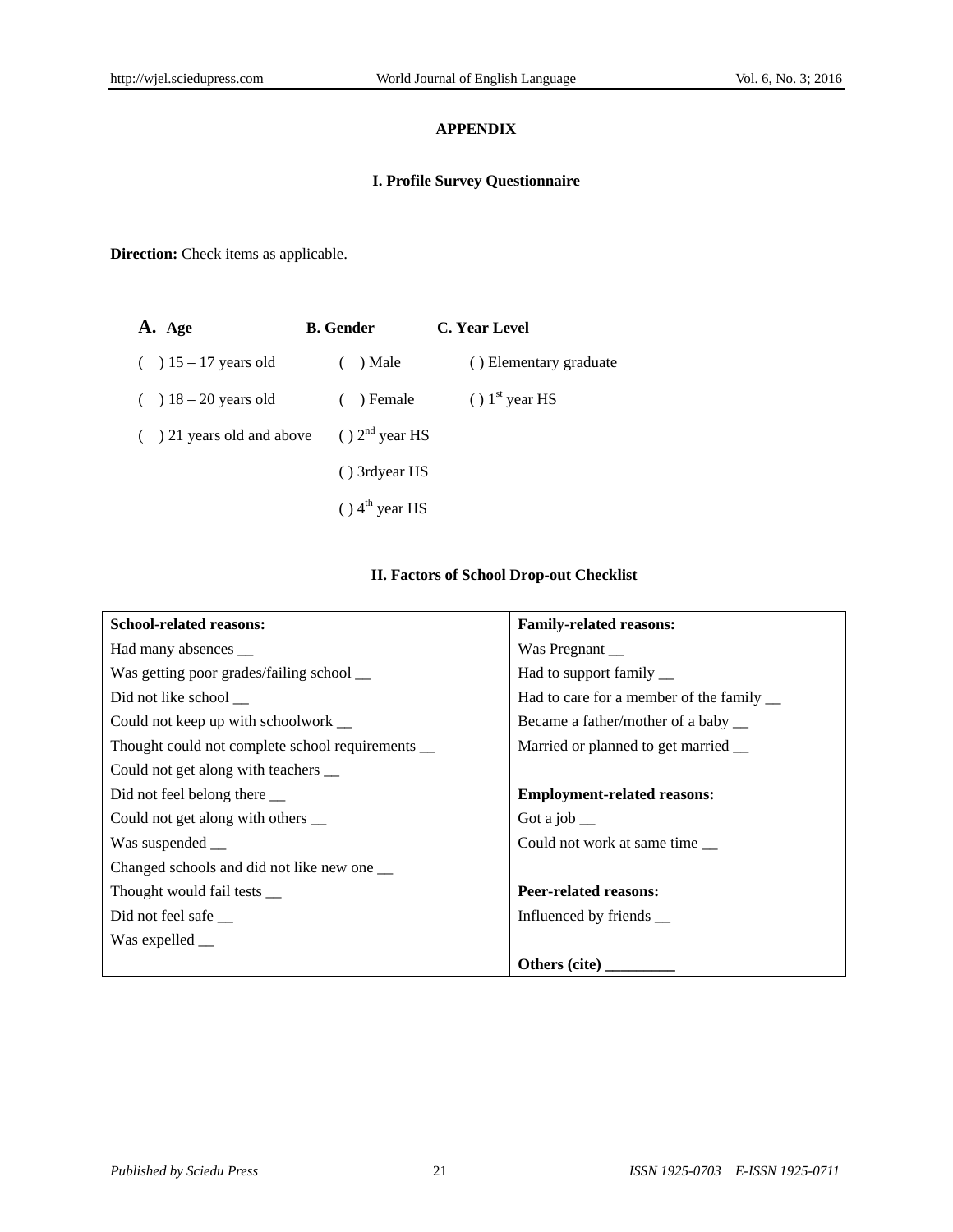#### **III. The Standardized Oral Reading Paragraphs by Dr. William S. Gray**

Direction: Read the passage orally. Be guided by the scale below:

#### GRADE 6/ ELEMENTARY GRADUATE:

Africa was once filled with an abundance of wild animals. But that is changing fast. One of these animals, the black rhinoceros, lives on the plains of Africa. It has very poor eyesight and a very bad temper! Even though the black rhino is powerful, and can be dangerous, its strength can't always help it to escape hunters.

# GRADE  $7/1$ <sup>ST</sup> YEAR:

One of the most interesting birds which ever lived in my bird room was a blue-jay named Jackie. He was full of business from morning until night, scarcely ever still. He had been stolen from a nest long before he could fly, and he had been reared in a house long before he had been given to me as a pet.

# GRADE  $8/2^{nd}$  YEAR:

It was one of those wonderful evenings such are found only in this magnificent region. The sun had sunk behind the mountains, but it was still early. The pretty twilight glow embraced a third of the sky and against its brilliancy stood the dull white masses of the mountains in evident contrast.

# GRADE 9/3<sup>rd</sup> YEAR:

The crown and glory of a useful life is character. It is the noblest profession of man. It forms a rank in itself, an estate in general goodwill; dignifying very station an exalting every position in the society. It exercises a greater power than wealth and is a valuable means of securing honor.

## GRADE  $10/4^{th}$  YEAR:

Responding to the impulse of habit Jospehus spoke as of old. The others listened attentively but in grim and contemptuous silence. He spoke at length, continuously, persistently and ingratiatingly. Finally exhausted through loss of strength he hesitated. As always happens in such exigencies he was lost.

Multidimensional Fluency Scale © Zutell & Rasinski, 1991

Scores range 4–16. Scores below 8 indicate that fluency may be a concern. Scores of 8 or above indicate that the students are making good progress in fluency.